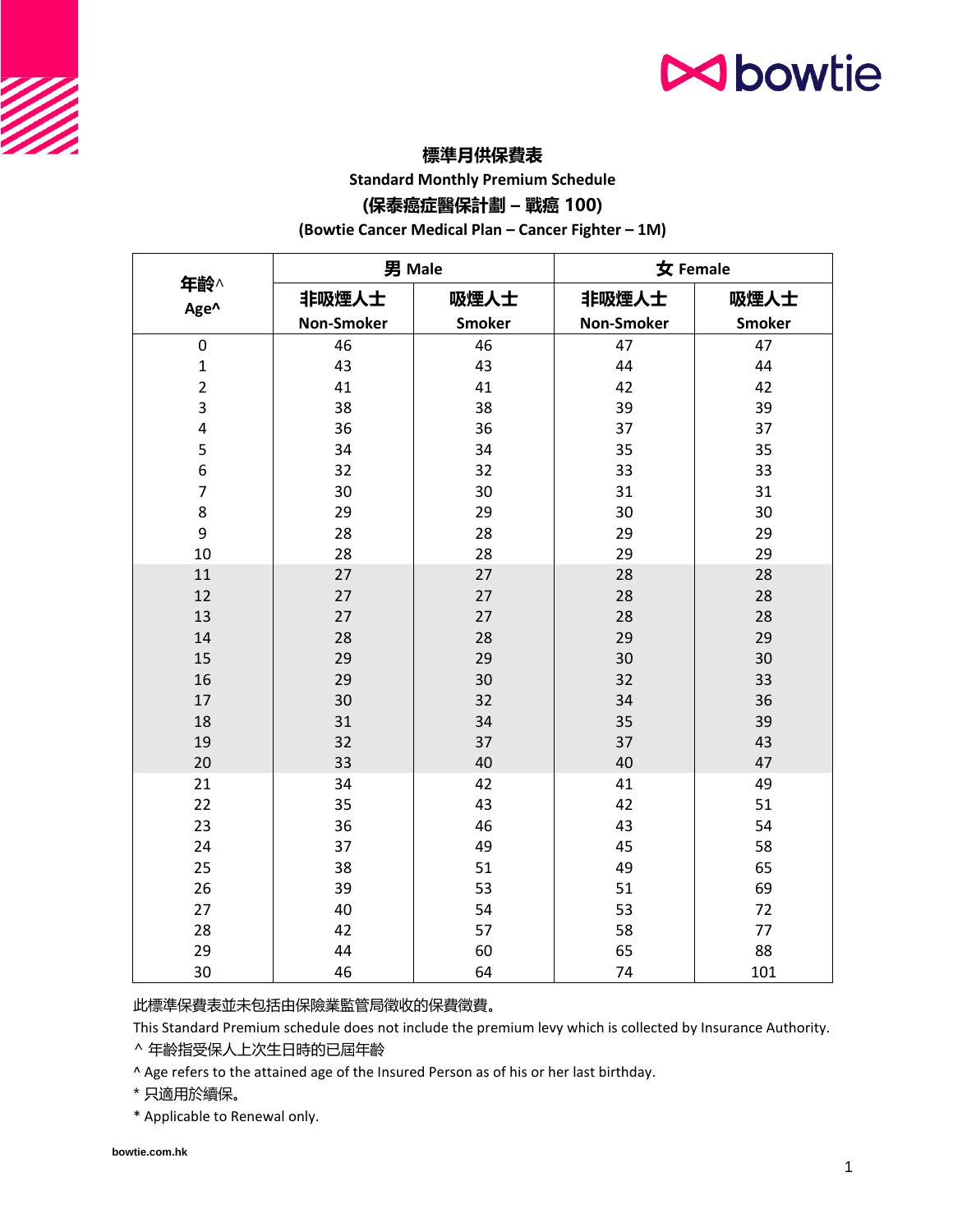## **N**bowtie

### **標準月供保費表**

**Standard Monthly Premium Schedule**

### **(保泰癌症醫保計劃 – 戰癌 100)**

**(Bowtie Cancer Medical Plan – Cancer Fighter – 1M)**

|             | 男 Male            |               | 女 Female          |               |
|-------------|-------------------|---------------|-------------------|---------------|
| 年齡^<br>Age^ | 非吸煙人士             | 吸煙人士          | 非吸煙人士             | 吸煙人士          |
|             | <b>Non-Smoker</b> | <b>Smoker</b> | <b>Non-Smoker</b> | <b>Smoker</b> |
| 31          | 49                | 69            | 78                | 106           |
| 32          | 52                | 74            | 84                | 112           |
| 33          | 56                | 80            | 91                | 123           |
| 34          | 61                | 87            | 104               | 142           |
| 35          | 64                | 91            | 122               | 174           |
| 36          | 68                | 98            | 138               | 195           |
| 37          | 73                | 105           | 150               | 211           |
| 38          | 80                | 117           | 162               | 228           |
| 39          | 87                | 128           | 177               | 253           |
| 40          | 94                | 139           | 200               | 283           |
| 41          | 97                | 144           | 212               | 300           |
| 42          | 100               | 148           | 224               | 317           |
| 43          | 106               | 158           | 240               | 340           |
| 44          | 112               | 175           | 247               | 360           |
| 45          | 122               | 192           | 254               | 389           |
| 46          | 127               | 212           | 268               | 432           |
| 47          | 130               | 222           | 283               | 467           |
| 48          | 141               | 246           | 292               | 496           |
| 49          | 151               | 268           | 302               | 526           |
| 50          | 165               | 299           | 324               | 550           |
| 51          | 181               | 334           | 340               | 581           |
| 52          | 197               | 371           | 357               | 613           |
| 53          | 217               | 416           | 372               | 635           |
| 54          | 237               | 463           | 384               | 658           |
| 55          | 261               | 519           | 393               | 678           |
| 56          | 282               | 569           | 406               | 704           |
| 57          | 302               | 620           | 421               | 719           |
| 58          | 333               | 695           | 429               | 757           |
| 59          | 364               | 773           | 450               | 795           |
| 60          | 433               | 847           | 464               | 824           |

此標準保費表並未包括由保險業監管局徵收的保費徵費。

This Standard Premium schedule does not include the premium levy which is collected by Insurance Authority.

^ 年齡指受保人上次生日時的已屆年齡

^ Age refers to the attained age of the Insured Person as of his or her last birthday.

\* 只適用於續保。

\* Applicable to Renewal only.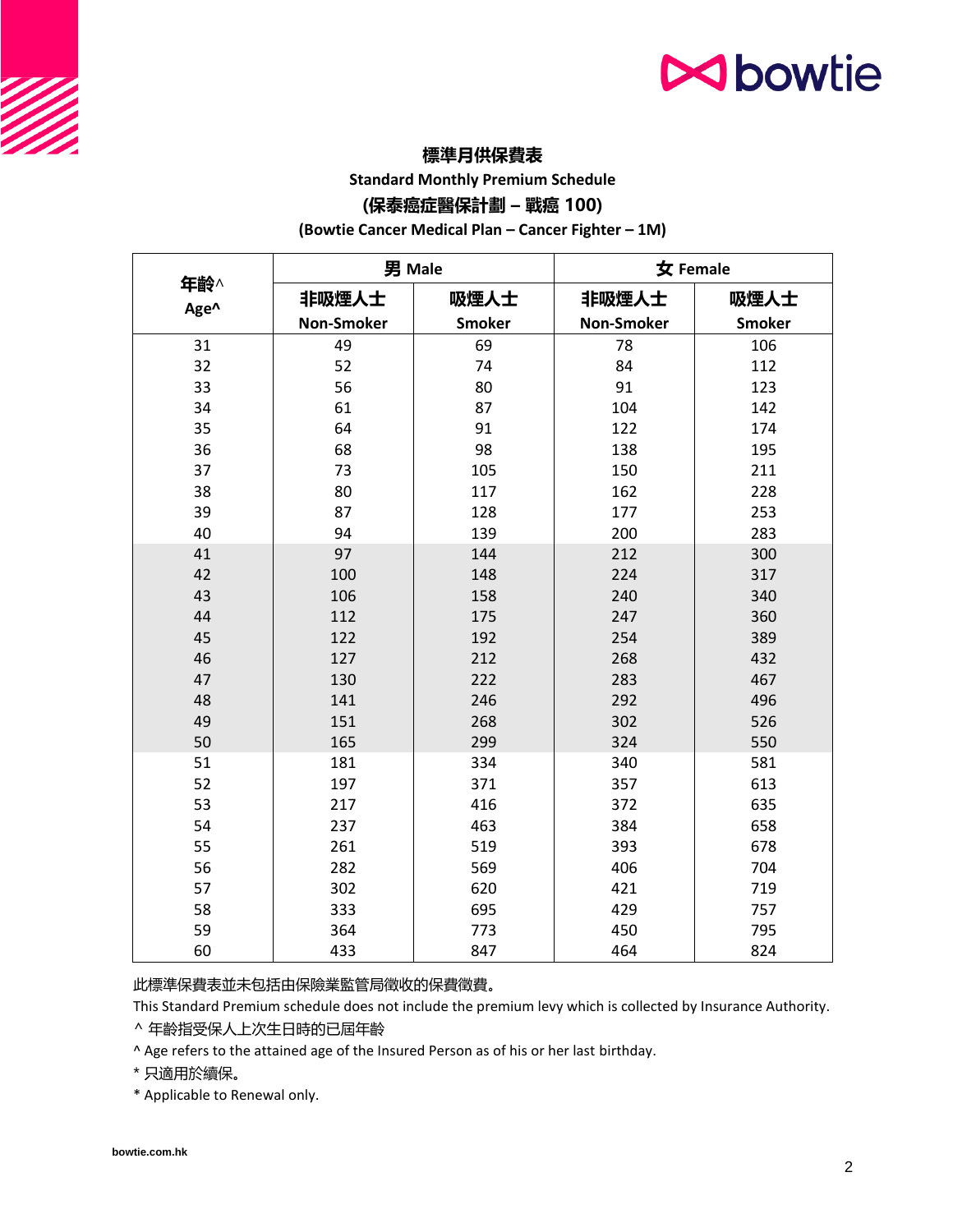# **N**bowtie

### **標準月供保費表**

**Standard Monthly Premium Schedule**

#### **(保泰癌症醫保計劃 – 戰癌 100)**

**(Bowtie Cancer Medical Plan – Cancer Fighter – 1M)**

|             | 男 Male     |               | 女 Female   |               |
|-------------|------------|---------------|------------|---------------|
| 年齡^<br>Age^ | 非吸煙人士      | 吸煙人士          | 非吸煙人士      | 吸煙人士          |
|             | Non-Smoker | <b>Smoker</b> | Non-Smoker | <b>Smoker</b> |
| 61          | 466        | 913           | 483        | 862           |
| 62          | 499        | 978           | 503        | 900           |
| 63          | 543        | 1,065         | 526        | 944           |
| 64          | 585        | 1,150         | 549        | 989           |
| 65          | 666        | 1,309         | 570        | 1,030         |
| 66*         | 725        | 1,388         | 586        | 1,053         |
| $67*$       | 786        | 1,467         | 602        | 1,075         |
| 68*         | 844        | 1,535         | 619        | 1,098         |
| 69*         | 904        | 1,603         | 637        | 1,122         |
| $70*$       | 978        | 1,691         | 664        | 1,163         |
| $71*$       | 1,024      | 1,757         | 677        | 1,174         |
| $72*$       | 1,071      | 1,822         | 712        | 1,211         |
| $73*$       | 1,128      | 1,904         | 733        | 1,253         |
| $74*$       | 1,218      | 2,036         | 783        | 1,315         |
| $75*$       | 1,307      | 2,169         | 822        | 1,376         |
| 76*         | 1,368      | 2,251         | 867        | 1,430         |
| $77*$       | 1,430      | 2,334         | 911        | 1,469         |
| 78*         | 1,474      | 2,386         | 943        | 1,518         |
| 79*         | 1,519      | 2,440         | 976        | 1,544         |
| 80*         | 1,598      | 2,536         | 996        | 1,569         |
| $81*$       | 1,628      | 2,561         | 1,027      | 1,605         |
| $82*$       | 1,652      | 2,585         | 1,048      | 1,624         |
| 83*         | 1,665      | 2,595         | 1,064      | 1,631         |
| 84*         | 1,668      | 2,611         | 1,068      | 1,635         |
| 85*         | 1,684      | 2,612         | 1,068      | 1,638         |
| 86*         | 1,696      | 2,614         | 1,074      | 1,641         |
| $87*$       | 1,710      | 2,615         | 1,077      | 1,648         |
| 88*         | 1,723      | 2,620         | 1,084      | 1,656         |
| 89*         | 1,738      | 2,624         | 1,092      | 1,665         |
| $90*$       | 1,755      | 2,630         | 1,102      | 1,677         |

此標準保費表並未包括由保險業監管局徵收的保費徵費。

This Standard Premium schedule does not include the premium levy which is collected by Insurance Authority.

^ 年齡指受保人上次生日時的已屆年齡

^ Age refers to the attained age of the Insured Person as of his or her last birthday.

\* 只適用於續保。

\* Applicable to Renewal only.